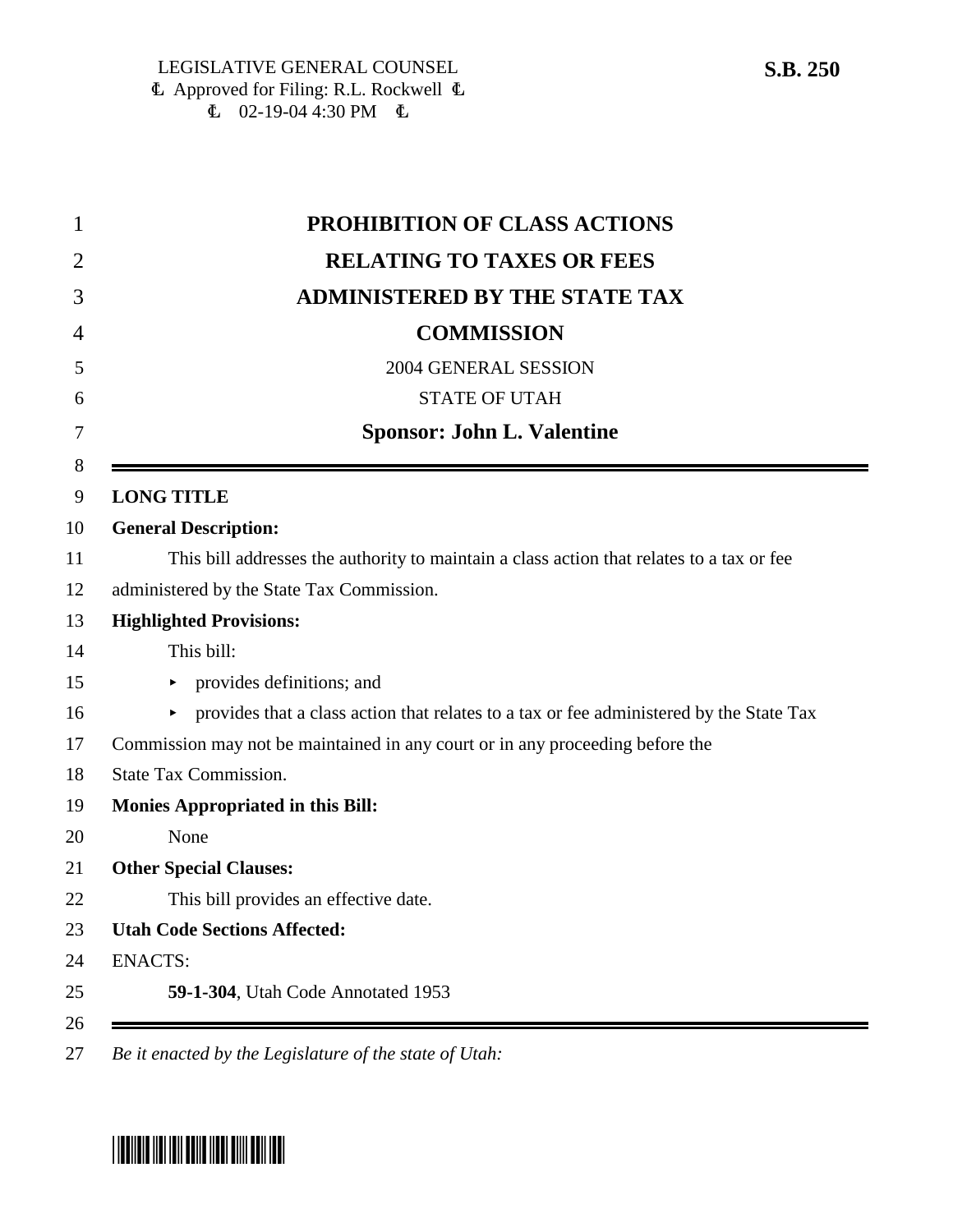| 28 | Section 1. Section 59-1-304 is enacted to read:                                                  |
|----|--------------------------------------------------------------------------------------------------|
| 29 | 59-1-304. Class action relating to a tax or fee administered by the commission                   |
| 30 | may not be maintained.                                                                           |
| 31 | A class action that relates to a tax or fee administered by the commission may not be            |
| 32 | maintained in:                                                                                   |
| 33 | (1)<br>any court; or                                                                             |
| 34 | (2) any proceeding before the commission.                                                        |
| 35 | Section 2. Effective date.                                                                       |
| 36 | (1) Subject to Subsection (2), if approved by two-thirds of all the members elected to           |
| 37 | each house, this bill takes effect upon approval by the governor, or the day following the       |
| 38 | constitutional time limit of Utah Constitution Article VII, Section 8, without the governor's    |
| 39 | signature, or in the case of a veto, the date of veto override.                                  |
| 40 | This bill applies to an action for which a court of competent jurisdiction has not<br>(2)        |
| 41 | issued an order as of the effective date of this bill certifying the action as a class action in |
| 42 | accordance with Utah Rules of Civil Procedure, Rule 23.                                          |

## **Legislative Review Note as of 2-19-04 2:14 PM**

A limited legal review of this legislation raises no obvious constitutional or statutory concerns.

## **Office of Legislative Research and General Counsel**